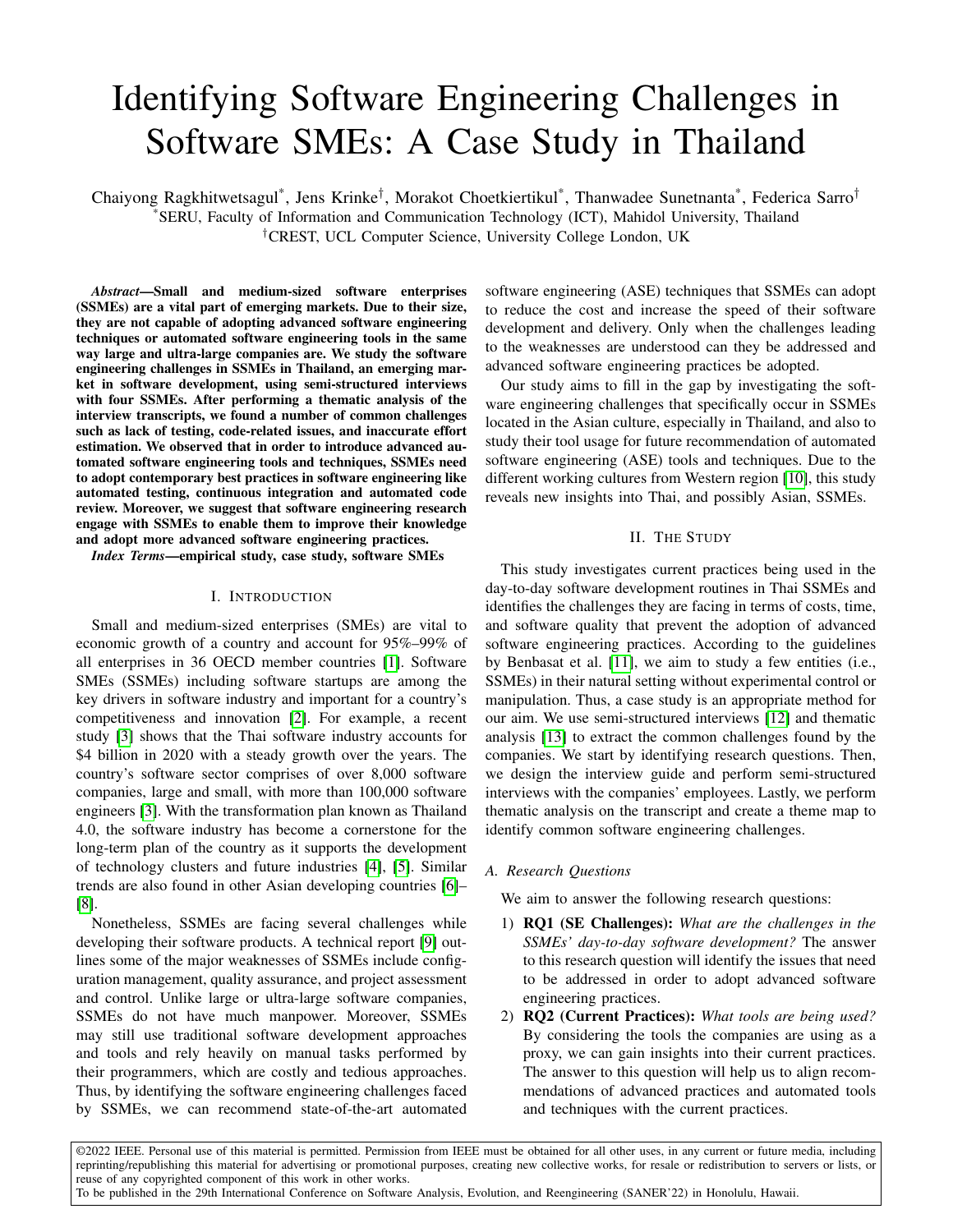TABLE I STUDIED SSMES

<span id="page-1-0"></span>

| Company            | Products                                     | No. of Developers |
|--------------------|----------------------------------------------|-------------------|
| Company A          | E-Learning platform                          | 15                |
| ProGaming<br>Roots | Web and mobile games<br>Enterprise solutions | 10<br>40          |
| Zwiz AI            | Enterprise AI chatbot                        | h                 |

## *B. The Studied Companies*

We study the challenges and practices of four Thai SSMEs: Company A (pseudonym), ProGaming, Roots, and Zwiz.AI. An overview of the four companies is shown in Table [I.](#page-1-0) Their software products/services cover different business types including games, e-learning, chatbots, and enterprise solutions. Company A offers an online e-learning platform with more than 1,800 courses, 10,000 users a month, and 280 educators. ProGaming has developed more than 50 games, which have been downloaded 2 million times. They also provide game development services to Thai organizations. Roots offers business consultancy and serves several large enterprises in Thailand. Zwiz.AI provides AI chatbot services which are serving more than 30,000 businesses and helping more than 10 million users. All of them are small  $(<50$  employees) and three of them are very small  $(<25$  employees).

#### *C. Interview Design*

The goal for the interviews is to explore the challenges in software development in the four companies. We perform semi-structured interviews which are based on a general grouping of topics and questions, instead of a predefined set of questions [\[12\]](#page-4-10). This method performs a verbal discussion with one programmer at a time. The interview script is updated after each interview especially when the interviewees start providing the same answers (saturation effect). The interview process terminates when no new insights or observations are made. The interview is recorded and then transcribed. The maximum duration of each interview is set to 30 minutes.

The interview participants are suggested by the executives of the companies based on their suitability for the project. The subjects must satisfy the following inclusion criteria to be included in the interview: (1) the subject must be a full-time employee and must have worked at the company for at least one month, (2) the subject must be involved in the software development such as a CTO, a technical lead, or a developer.

To address the possibility of participants being forced by their managers to participate, the authors took multiple steps to mitigate the issues and the participation or non-participation should not have had any negative effect on the employees.

# *D. Semi-structured Interviews*

The semi-structured interviews occurred at the companies' offices in February  $2020<sup>1</sup>$  $2020<sup>1</sup>$  $2020<sup>1</sup>$ . The first author visited each company and performed the semi-structured interviews in a

TABLE II INITIAL QUESTIONS USED IN THE INTERVIEWS

<span id="page-1-2"></span>

|                 | Please explain your role at the company.<br>How long have you been working at the company?                                                                                            |
|-----------------|---------------------------------------------------------------------------------------------------------------------------------------------------------------------------------------|
| RO <sub>1</sub> | Please explain your day-to-day activity.<br>How do you develop the software product?<br>What works well in your company's software development?<br>What would you suggest to improve? |
| RO <sub>2</sub> | Please explain the tools you use during software development.                                                                                                                         |

dedicated room provided by the companies. The interviews were in Thai and the recordings from the interviews were transcribed. The initial questions used for the interviews are listed in Table [II.](#page-1-2) These questions were used to start the conversations and the interviewer could ask more follow-up questions depending on the answers of each interviewee.

#### *E. Thematic Analysis*

After transcribing the interview recordings, reflexive thematic analysis, which is widely used to analyse qualitative data, was applied on the transcript units. We followed the guidelines by Braun and Clarke [\[13\]](#page-4-11) with a deductive approach in which coding and theme development were directed by the challenges in software engineering. The first, third, and fourth authors (the coders) were assigned a set of transcripts to code. They carefully went through a transcript and assigned one or more codes to the transcript units. The codes were in English to facilitate generalisation and enable working with authors from different countries and comprised of software engineering challenges such as "lack of unit testing", "coding style violations", or "mismatched requirements". The coders shared the set of codes and kept adding new codes if the existing ones did not match with what they found in the transcript. Then, the assigned codes by one coder were validated by another coder and each conflict was discussed until a consensus was found. Next, the first and second authors identified themes by sorting the validated codes into groups according to their content, splitting codes into different groups, or discarding the codes. The process was repeated multiple time until no further change could be made. Finally, a set of common challenges in the companies' software development emerged.

#### III. RESULTS

We interviewed 20 software engineers and software-related employees (details are shown in Table [III\)](#page-2-0). The interviewees' roles range from management positions, e.g., Chief Technology Officers (CTO) to developers. The working experience ranges from 4 months to 11 years.

#### *A. RQ1: Identified SE Challenges*

The identified software engineering challenges are shown in Figure [1.](#page-2-1) We discuss each of the challenges in detail below.

<span id="page-1-1"></span> $1$ One interview occurred via a conference call in March 2020.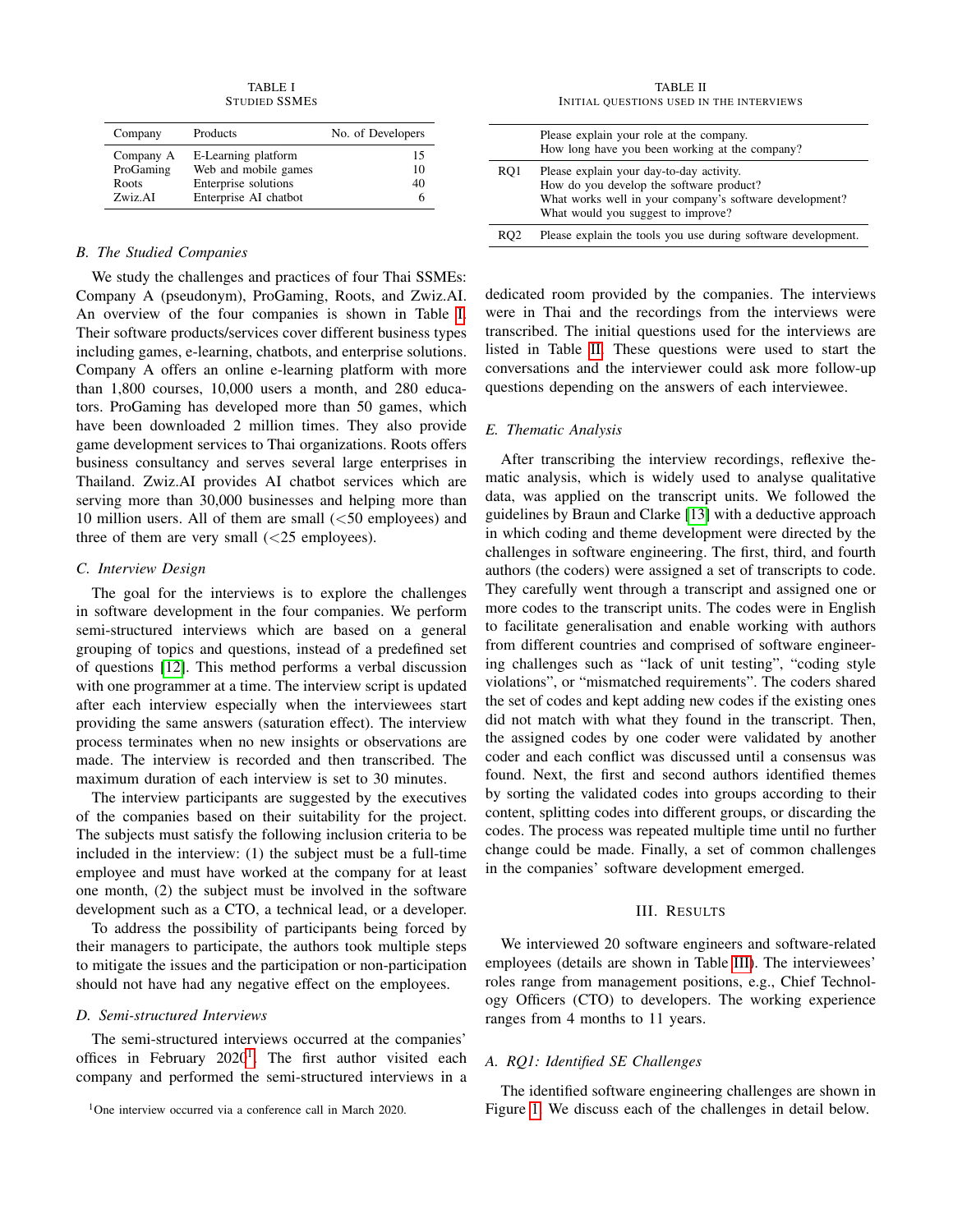

<span id="page-2-1"></span>Fig. 1. Theme map of the software engineering challenges. The number  $(x, y)$  show the number of companies  $(x)$  and the occurences of the challenge  $(y)$ .

<span id="page-2-0"></span>

| Company   | Participant (Experience at the company in years)                                                                               |
|-----------|--------------------------------------------------------------------------------------------------------------------------------|
|           | Company A Chief Technology Officer (6), Developer (2), Senior Devel-<br>oper (1), Chief Operating Officer (6), Developer (1.5) |
| ProGaming | Managing Director & Technical Lead (11), Lead Developer<br>$(6)$ , Project Manager $(5)$ , Developer $(3)$ , Developer $(1)$   |
| Roots     | Chief Technology Officer (5), Senior Developer (4), Senior<br>Developer $(2)$ , Developer $(2)$ , Developer $(0.7)$            |
| Zwiz AI   | Chief Technology Officer (2), Developer (2), Developer (1),<br>Developer $(0.25)$ , Developer $(0.33)$                         |

TABLE III INTERVIEWED PARTICIPANTS

*1) Lack of testing:* The most prominent challenge that occurred during the interviews, coding, and theme mapping is the lack of software testing, which occurs across all four companies. This includes the lack of using automated testing (mentioned 4 times in the interviews by different interviewees), lack of unit testing (mentioned 16 times), low test quality (mentioned 6 times), and lack of testing knowledge and time for testing (mentioned 3 times). The companies focus mainly on implementing the software and testing is mostly performed manually at the end of the development. Unit testing is not usually performed and the developers also do not value unit tests during the development. One interviewee also mentioned a lack of regression testing. This is in line with the previous findings that tests are not well adopted in SSMEs [\[14\]](#page-4-12) and in Thailand [\[10\]](#page-4-8). Moreover, the adoption of automated testing is a challenge because of the lack of time and knowledge to study and deploy in the companies.

*2) Code-related issues:* The second challenge is about code-related issues. This challenge also applies to all the four companies. We found three issues as follow: (1) the lack of code analysis and measurements (mentioned 4 times) such as not using any static or dynamic analysis tools to analyse source code, (2) low code quality (mentioned 6 times) including buggy code, duplicated code, legacy code that is hard to understand, and code that is difficult to reuse and needs to be refactored, and (3) difficulty of maintaining or using coding conventions in the company (mentioned 4 times).

*3) Unclear and incomplete requirements:* The third challenge is about requirements (mentioned 13 times by 3 companies). The interviewees explained that they found some of the gathered requirements unclear, too vague, or incomplete. Some of the requirements mismatched the customers' needs. Moreover, they also mentioned an issue of "scope creep" due to new requirements being added during the development.

*4) Inaccurate effort estimation:* The fourth challenge is difficulties in estimating the amount of work to be done (mentioned 11 times by 3 companies). The interviewees explained several issues. For example, they often needed to put in more time than what was planned for and worked overtime. There were also unplanned tasks added in a sprint. Moreover, some of the interviewees mentioned that they could not make correct estimation to complete the assigned tasks.

*5) Lack of knowledge, sharing, and documentation:* Some interviewees suggested that knowledge sharing and documentation could be enhanced (mentioned 8 times by 4 companies). For example, establishing ways to transfer knowledge to new team members to get started quickly or having training to enhance work-related skills.

*6) No configuration management:* There are a few challenges also in software configuration management (mentioned 4 times by 3 companies). For example, difficulties in managing configurations of environments such as supporting different browsers and screen sizes, different setups on local development and deployment, and no information of stable versions of the required frameworks or tools.

*7) Bug-inducing changes:* Three interviewees mentioned that new changes resulted in additional bugs (mentioned 3 times by 3 companies). This also relates to the lack of testing to catch such bugs induced by the changes.

*8) Issues during code review:* We have found that the companies had a few issues performing code review (mentioned 3 times by 2 companies) such as the changes to be reviewed did not have all the files required for the review or no automated tools was employed during the code review. One of the companies does not perform code review in the development.

*9) Other challenges:* Some of the challenges cannot be classified into the previously mentioned challenges. Examples include lack of software process, lack of automated deployment, and difficulties in cross-team communication.

To answer RQ1, we found that the SSMEs in Thailand are facing several software engineering challenges in their day-to-day software development. The four main challenges include lack of testing, code-related issues, unclear and incomplete requirements, and inaccurate effort estimation.

An overall observation that can be made is that the lack of testing and the lack of adoption of automated code review impacts challenges 2, 5, 7, and 8. Such contemporary best practices need to be adopted before further improvements can be made.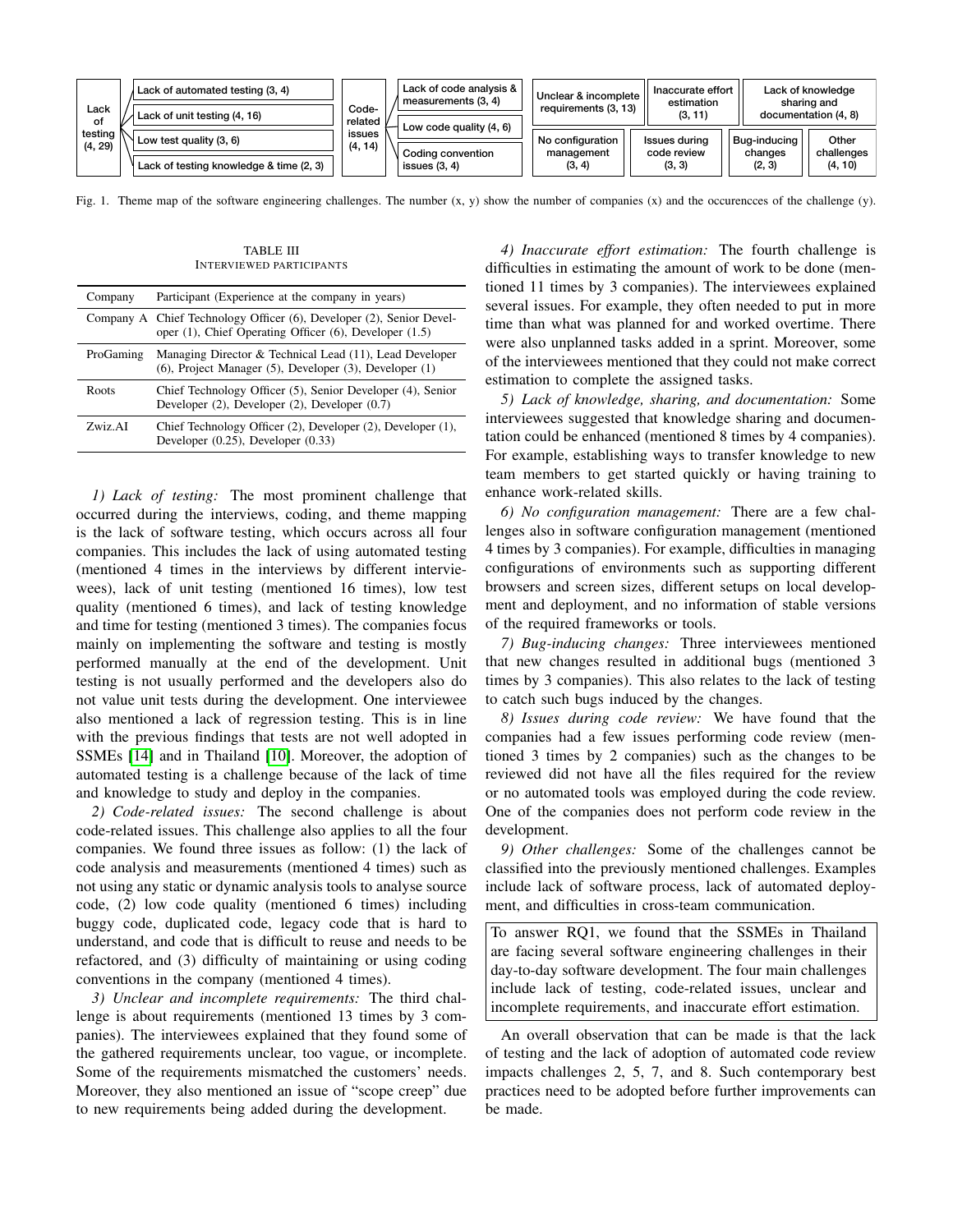## *B. RQ2: Identified Current Practices*

To gain more insights into the current practices of the companies, we asked the participants about automated tools that they regularly use. We observed some interesting findings as follows.

*1) Unit testing frameworks:* Despite using continuous integration, the companies did not use unit testing frameworks. Interestingly, there was one interviewee mentioning using JEST and Mocha, the unit testing frameworks for Javascript. However, the other interviewees from the same company mentioned the lack of unit testing adoption. This mentioning of unit testing frameworks possibly comes from the interviewee's own expertise and may indicate that the company still needs to improve the company-wide adoption of testing.

*2) Code structure and formatting are locally enforced:* The interviewees from the four companies explained that they used linters, such as ESLint or PyLint, and code formatters, such as Prettier, in their IDEs. Nonetheless, from answers to RQ1, we found that some companies do not perform code review nor include any automated tools during code review. Thus, code structure, formatting, and coding conventions may not be enforced at company level but at individual level.

*3) Mixed use of project management tools:* We observed that the four companies use dedicated project management tools such as Asana, Trello, or Clickup, to manage their tasks and track their projects' progresses. However, two companies also mentioned using Google Sheets, the general purpose spreadsheet tool to handle some parts of their projects.

*4) Mixed use of communication tools:* The interviewees from three companies mentioned that they mainly used LINE and Discord, which are popular chat applications in Thailand. Only one company used a dedicated communication tool, MatterMost. Since LINE and Discord are mainly personal chat applications, this shows that the developers may mix their work with their personal life. In part, this can be from the specific culture in Thailand that people tend to respond faster on their personal chat platforms than workrelated platforms. There is no mention of having internal Q&A forums or knowledge management platforms possibly due to the relatively small size of the companies.

To answer RQ2, we found that some of the SSMEs have mixed use of dedicated project management and generalpurpose tools such as spreadsheets to manage their projects. Moreover, they also use personal chat applications for work. Lastly, some tools are being used or known only at the individual level such as code formatters or linters, which may cause inconsistencies at the company level.

## IV. DISCUSSION

*Outcomes:* The case study is part of an ongoing multinational industry-academia collaboration project to support SSMEs in the adoption of suitable automated software engineering tools and techniques, similar to those that are successfully used in large and ultra-large companies.

The presented study was intended to identify the challenges of SSMEs in an emerging market like Thailand and address the identified challenges through automated software engineering. While performing this study as part of the project, we identified one particular challenge which needs to be addressed before further advanced practices or automated software engineering can be adopted: lack of testing. Contemporary best practices in software engineering are to use automated testing tools to test the software in continuous integration settings, and automated software engineering often requires a large amount of testing. Without automated testing, there is no foundation for improving the software development process.

*Lessons Learned:* An important lesson learned is the observation that before one can attempt to support SSMEs in the adoption of automated software engineering tools and techniques, one must first ensure that the SSMEs have adopted contemporary best practices in software engineering. In the context of the ongoing project, the study results led to a change of the project's focus and aims: Instead of introducing the most advanced automated software engineering tools and techniques, the project will focus on the effect of the adoption of best practices in software development like automated testing, continuous integration, and automated code review.

*Takeaway Messages:* Knowledge transfer between software engineering research and industry has been a key factor in the success of the adoption of automated software engineering tools and techniques. Such cooperation and knowledge transfer usually occurs in large and ultra-large companies. SSMEs, especially in emerging markets, often are not able to participate in such cooperation and knowledge transfer. Research should, therefore, engage SSMEs in order to facilitate the adoption of automated software engineering tools and techniques so that the gap between SSMEs and large and ultra-large companies does not widen.

## V. RELATED WORK

Laporte et al. [\[15\]](#page-4-13) and Habra et al. [\[16\]](#page-4-14) report their experience of applying ISO29110, a software process guidelines for very small entities (VSEs), to companies. Basri et al. [\[17\]](#page-4-15) study acceptance of software process improvements in VSEs. Sunetnunta et al. [\[9\]](#page-4-7) report preliminary results from a gap analysis of 39 Thai VSEs' software development activities. They found that the major weaknesses include configuration management, quality assurance, and project assessment and control. Phongpaibul and Boehm [\[10\]](#page-4-8) show that the cultural factors affect the adoption of software process improvement in Thailand. Tuape and Ayalew [\[18\]](#page-4-16) identify that technical factors are the key factors affecting software processes of African SSMEs. Larrucea et al. [\[2\]](#page-4-1) also report common barriers to software process improvement in SSMEs. Our study investigates the challenges that are not only related to the software process but also to best practices and tools. We found some results that correlate with these previous studies as discussed in Section III.

A few studies [\[19\]](#page-4-17), [\[20\]](#page-4-18) identify important factors or best practices in software development such as unit testing, code